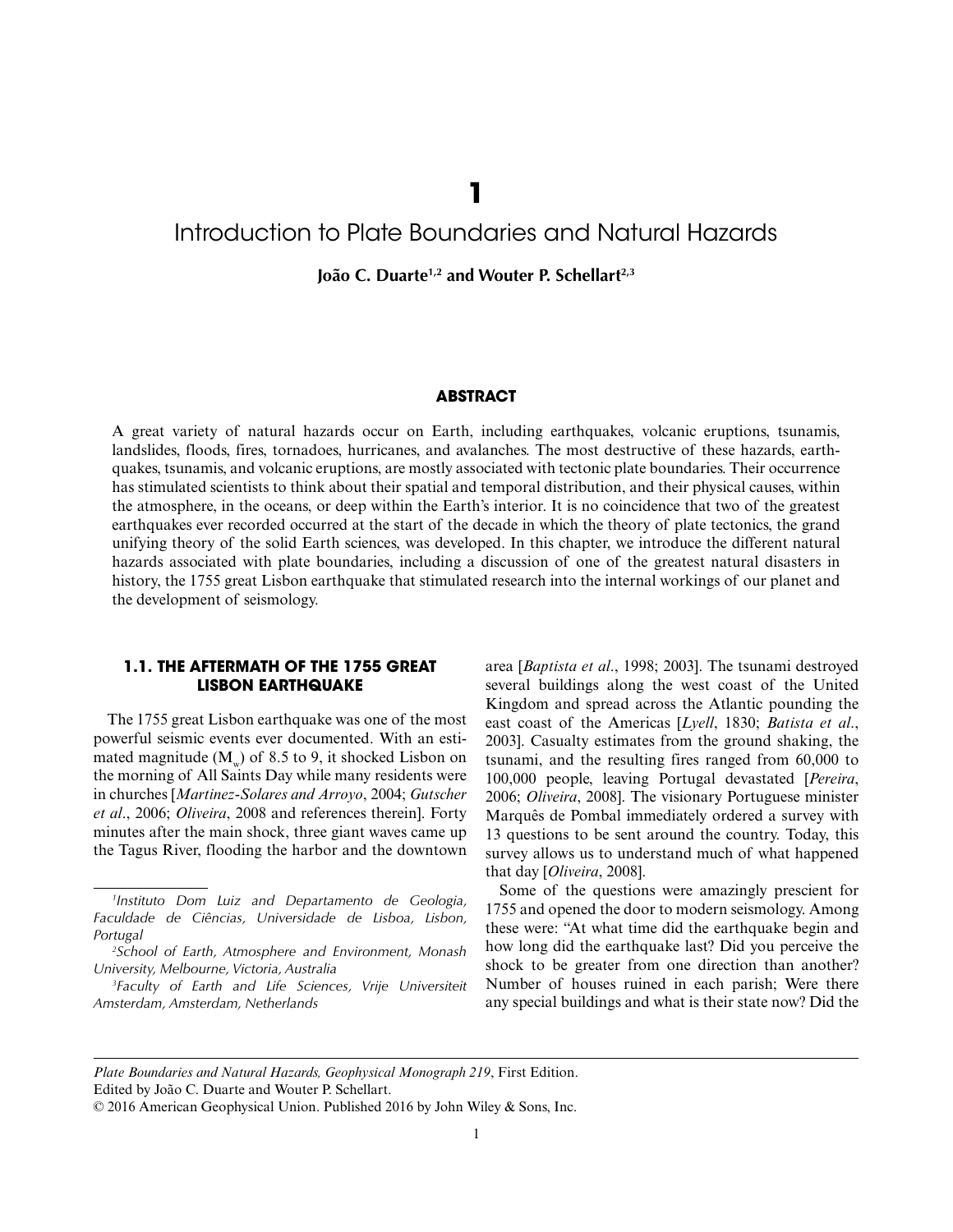tide get low or high first; How much did it grow more than normal …?" [*Oliveira*, 2008]. Even though the main objective of the survey was to understand the magnitude of the damage, it is clear from the questions that the Marquês also aimed to understand the characteristics of the event. Similar queries were made by king Fernando VI of Spain [*Martinez‐Solares*, 2000; *Oliveira*, 2008].

Today it is possible to construct maps of the intensity of ground shaking from the surveys, and place the source approximately 200km southwest off the Cape Saint Vincent, the southwest corner of the Iberian Peninsula, and somewhere along the diffuse Azores-Gibraltar plate boundary zone [*Martinez‐Solares et al*., 1979; *Oliveira*, 2008 and references therein]. Nonetheless, the specific structure that generated the quake is still debated [*Zitellini et al.*, 2001; *Gutscher et al.*, 2006; *Rosas et al.*, this volume].

The great Lisbon earthquake was significant not only for its enormous societal impact. As mentioned above, the 1755 event was also essential to the development of modern seismology and in many ways it changed the way people saw the world [*Lyell*, 1830]. The 1755 event attracted the widespread attention of the main thinkers of the then current epoch of enlightenment. Philosophers such as Voltaire, Rousseau, Kant, and many others realized that, contrary to what was previously thought, earthquakes were not a punishment from God [*Zitellini et al.*, 2009]. Instead, they suspected, earthquakes and tsunamis had natural causes! Immanuel Kant wrote three essays in 1756 in which he developed a theory of the causes of earthquakes and gets close to recognizing some of the main characteristics of plate boundaries, more than 200 years before the theory was born [*Kant*, 2012]. The rationalization that the "firm ground" could actually move in such a tremendous way enlightened the minds of many thinkers of the time and contributed to shaking the widely held belief in a solid, immobile, unchanging Earth.

Immanuel Kant clairvoyantly argued that earthquakes are caused by sudden ground movements triggered by the abrupt displacement of gases in the interior of "interconnected" caverns: "The first thing to be observed is that the ground under us is hollow and its caverns extend very widely, almost in a single interconnected system, even under the floor of the sea" [*Kant*, 1756a]. Inspired by Athanasius Kircher's *Mundus Subterraneus* [1664], he suggests that earthquakes occur along a network of "caverns" and "vaults" [*Kant*, 1756b]. This was in part a result of the recognition that there were other earthquakes in Iceland the same day the 1755 earthquake struck: "the continued effect [felt] simultaneously in widely separated places, including Iceland and Lisbon, which are separated by more than a half hundred German miles of sea and were set in motion on [the] same day, deliver irrefutable testimony, all these phenomena confirming the interconnections of these subterranean caverns"[*Kant*, 1756a]. It is also fascinating to note that Kant associated these "veins" with topography: "one thing is certain, namely that the direction of the caverns is to the mountain ranges…. For these occupy the lowest parts of long valleys bounded sides by parallel mountains…. This is why Peru and Chile are more subject to frequent tremors than any other countries in the world" [*Kant,* 1756a].

Kant was strongly inspired by Newton's theory of the physical world and used logical reasoning and experimentation to understand the causes of earthquakes. Based on the work by Nicolas Lemery and some of his experimental knowledge, he ascribed those causes to the "conflagration" of fires (chemical reactions) and "emission of flammable vapors trapped inside subterranean regions…that break out in flames at the orifices of the volcanoes" [*Kant*, 1756a]. He also recognized that the subsequent tsunami was caused by the "sudden movement of the seafloor" that "set the water in motion." Already in 426 BC the Greek philosopher Thucydides suggested that tsunamis were associated with earthquakes [*Smid*, 1970]. Much of this knowledge was forgotten, especially during medieval times, to be later revived during the Renaissance and the Age of Enlightenment. Kant, by investigating the propagation of the tsunami with the arrival times and intensity at certain points of the European shores, calculated the pressure required to put the water in motion and the area of seafloor that was suddenly uplifted [*Kant*, 1756b]. Although Kant's ideas were far removed from the modern concepts of plate tectonics, he recognized that earthquakes occurred along linear-like features that move causing tremors and topography. He also noted that some of these linear structures seem to strike along the continental margins, but, interestingly, not in all cases. He understood that the Mediterranean shores seemed to be much more prone to earthquakes and tsunamis than northern Germany [*Kant*, 1756a,b]. We now know that the Mediterranean is an active margin corresponding to the plate boundary between Africa and Eurasia, which is marked by many earthquakes, while the northern shores of Europe are passive margins in plate interiors and thus are much less prone to seismic events. However, Kant did not have the necessary data to recognize the existence of plate boundaries as we know them today. It took two centuries for such ideas to mature.

### **1.2. PLATES AND PLATE BOUNDARIES**

The concept of rigid plates and associated plate boundaries only started to emerge almost 200 years after the 1755 events. The rigidity and fragmentation of the Earth's outer shell, at least of the continents, was implicit in the ideas of continental drift of *Wegener* [1912] and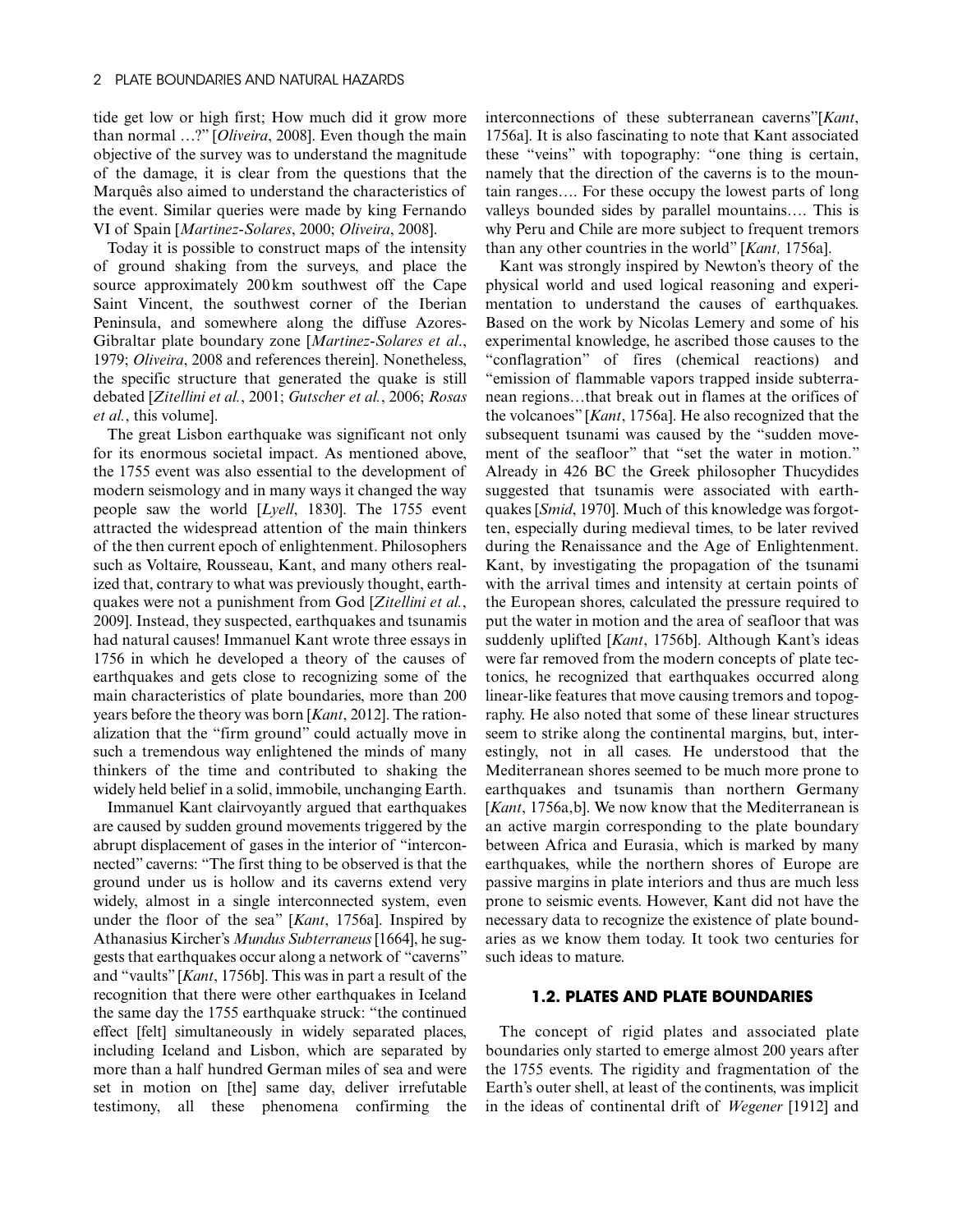*Holmes* [1931] and in early works on seafloor spreading [*Hess*, 1962; *Dietz*, 1961; *Wilson*, 1963]. However, Wilson's 1965 seminal paper introduced plates for the first time: "mobile belts, which may take the form of mountains, mid‐ocean ridges and major faults with large horizontal movements…are connected into a continuous network of mobile belts about the Earth which divide the surface into several large rigid plates." The transform faults newly identified in Wilson's paper were the last piece of the puzzle, connecting ridges to orogenic belts, and thereby closing the circumference of plates. Wilson also briefly associated the type of earthquakes and the type of movement along the plate boundaries. In a 1967 meeting of the American Geophysical Union, Jason Morgan presented a global tectonic model including 12 rigid lithospheric plates, and that was published the following year in June 1968 [*Morgan*, 1968]. Two months after that *Le Pichon* [1968] introduced a simplified model with only six plates. Those works were largely inspired by a paper published the previous year [*McKenzie and Parker*, 1967] describing how "aseismic areas move as rigid plates on the surface of a sphere." Those authors also made a clear connection between the three types of plate boundaries and their associated three types of focal mechanisms: normal, thrust, and transform.

The modern conception of plate tectonics is that the surface of the Earth is composed of rigid lithospheric plates (Fig. 1.1) that incorporate the crust and the upper (strong) portion of the mantle and move coherently relative to one another over the asthenosphere through geological time, such that deformation, seismicity, and volcanism occur at their boundaries [e.g., *Wilson*, 1963,1965; *Mckenzie and Parker*, 1967; *Morgan*, 1968; *Isacks*, 1968; *Le Pichon*, 1968; *Jacoby*, 1970; *DeMets et al.*, 1990; *Gordon and Stein*, 1992; *Stein and Sella*, 2003; *Kreemer et al.*, 2003]. The asthenosphere is the hot, low‐ viscosity portion of the uppermost mantle, which can flow readily and offers low mechanical resistance to movement of the plates over geological time periods (millions of years). On average, plates are ~100km thick, and move very slowly, at centimeters per year with respect to one another. The rigid plate model immediately proved a powerful tool for computing present and past plate motions [e.g., *Gordon and Jurdy*, 1986; *Morgan*, 1968; *Le Pichon and Hayes*, 1971; *Wilson*, 1966; *Muller et al.*, 1993] and, in particular, for constructing global plate kinematic models [*Chase*, 1978; *Minster and Jordan*, 1978; *DeMets et al.*, 1990; 2010; *Kreemer et al*., 2003; 2014].

Notwithstanding, it was soon recognized that in a number of regions, plate boundaries are broad regions of deformation several hundreds of kilometers wide rather than narrow regions that are at least an order of magnitude smaller. *Isacks* [1968] was among the first to show that on a global scale earthquakes are distributed along "narrow seismic belts that outline aseismic blocks" and that focal mechanisms of more than 100 earthquakes remarkably correlate with the geometry and kinematics of the plates as proposed by Wilson, Le Pichon, Morgan, and McKenzie. Isacks noted that these belts are narrower in spreading zones (e.g., mid‐Atlantic), broader in convergent regions (e.g., Andes), and diffuse within continents (e.g., Himalayas). *Morgan* [1968] also noted this divergence from an idealized rigid plate model. Later, *Gordon and Stein* [1992] showed that such broad regions of seismic deformation occur not only in continents but also within the oceanic lithosphere (e.g., the Indian Ocean region of the Indo‐Australian‐Capricorn composite plate and at the eastern Azores‐Gibraltar plate boundary).

Although the rigidity of plates is still a useful concept used in many studies, modern space geodetic techniques can use intraplate stations to quantify intraplate strain. Such approaches thus allow us not only to quantify directly the relative motion of the tectonic plates within and outside the plate boundary zones but also to compute their internal deformation [*Stein and Sella*, 2003].

Plate boundaries cover 15% of the Earth's surface and cover a spatial range that spans from a single fault system to diffuse regions of deformation sometimes with stranded microplates [e.g., *Gordon and Stein*, 1992; *Stein and Sella*, 2003; *DeMets et al.*, 2010; *Kreemer et al.*, 2014]. To accommodate such diversity, Gordon and Stein [1992] use the term "plate boundary zones," defined as a "zone of active deformation that takes up the motion between nearly rigid plate(s)." Such zones vary in width from a few hundreds of meters (e.g., oceanic transforms) to thousands of kilometers (e.g., in areas of continental collision such as in the Himalaya‐Tibet mountain belt).

Plate boundaries are commonly divided into three types: divergent, convergent, and transform [Fig. 1.2; e.g., *Wilson*, 1965]. At divergent plate boundaries, plates move away from each other such as at oceanic spreading ridges (see Chapter 11 by Dziak and Merle, this volume). They are characterized by low to moderate seismicity and volcanism. Divergent movement can also occur inside the continents producing rift systems, such as the East African Rift, which are bounded by extensional normal faults (see Chapter 2 by Brune, this volume). Divergent plate boundaries are generally thought of as regions of plate construction, where new tectonic plate material (lithosphere) is created.

Convergent plate boundaries are regions where plates move toward each other (see Chapter 4 by Stern et al., this volume). At subduction zones, an oceanic plate dives (subducts) below another plate, which can be continental or oceanic. At collisional boundaries, two continents or a continent and an arc collide, and one plate is often forced below the other in a process called continental subduction. Convergent plate boundaries are the loci of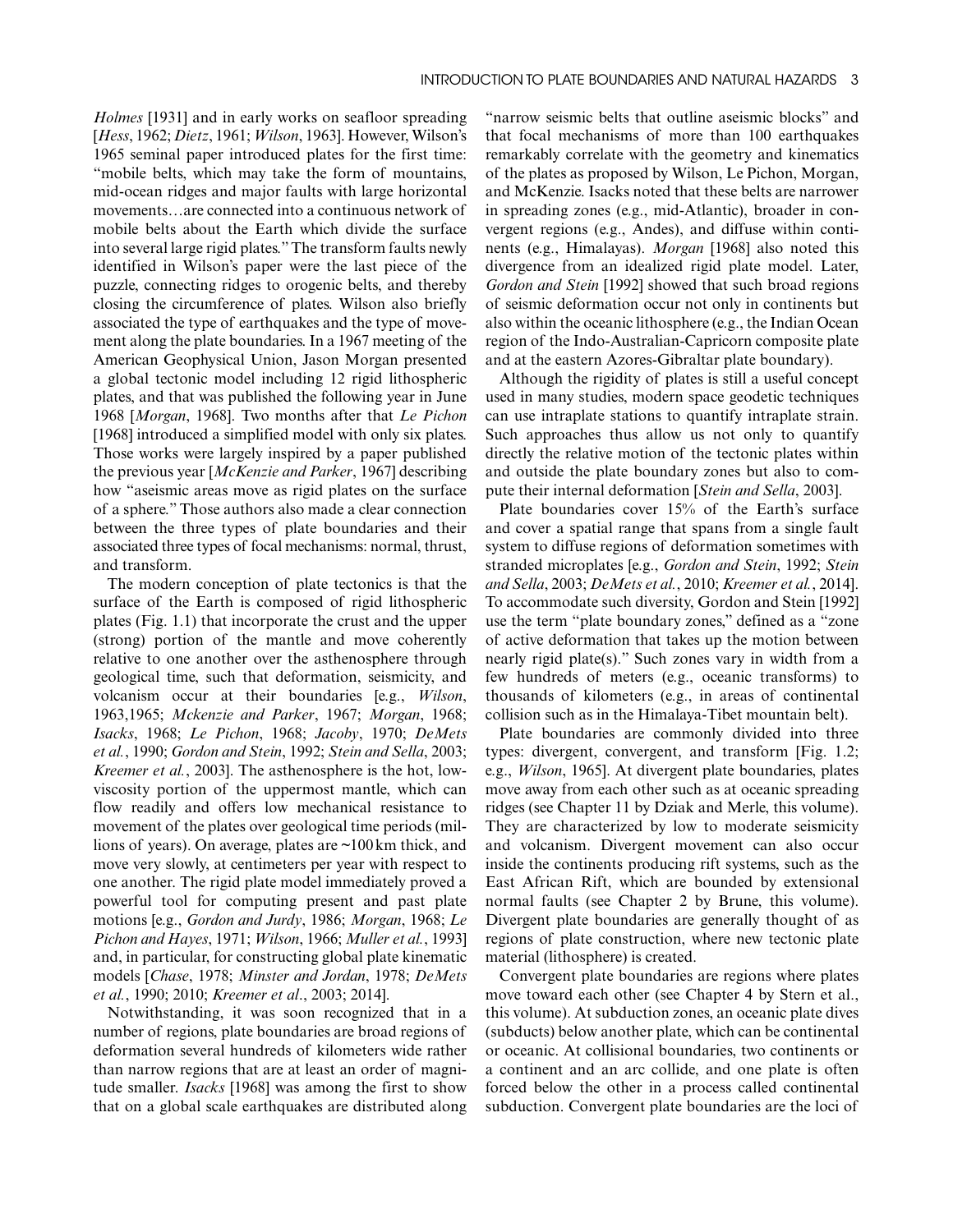

Figure 1.1 Global plate tectonic map illustrating the major tectonic plates, their velocities (in cm/yr), and the major plate boundaries: convergent plate boundaries (black and grey segments with triangles), divergent plate boundaries (grey segments), and transform plate boundaries (black segments). Velocities were calculated in the Indo‐Atlantic hot spot reference frame from *O'Neill et al.* [2005] using the geophysically constrained relative plate motion model from *DeMets et al.* [1994], in which relative plate motions have been averaged for the last ~3 Myr. Figure modified from *Schellart et al.* [2011].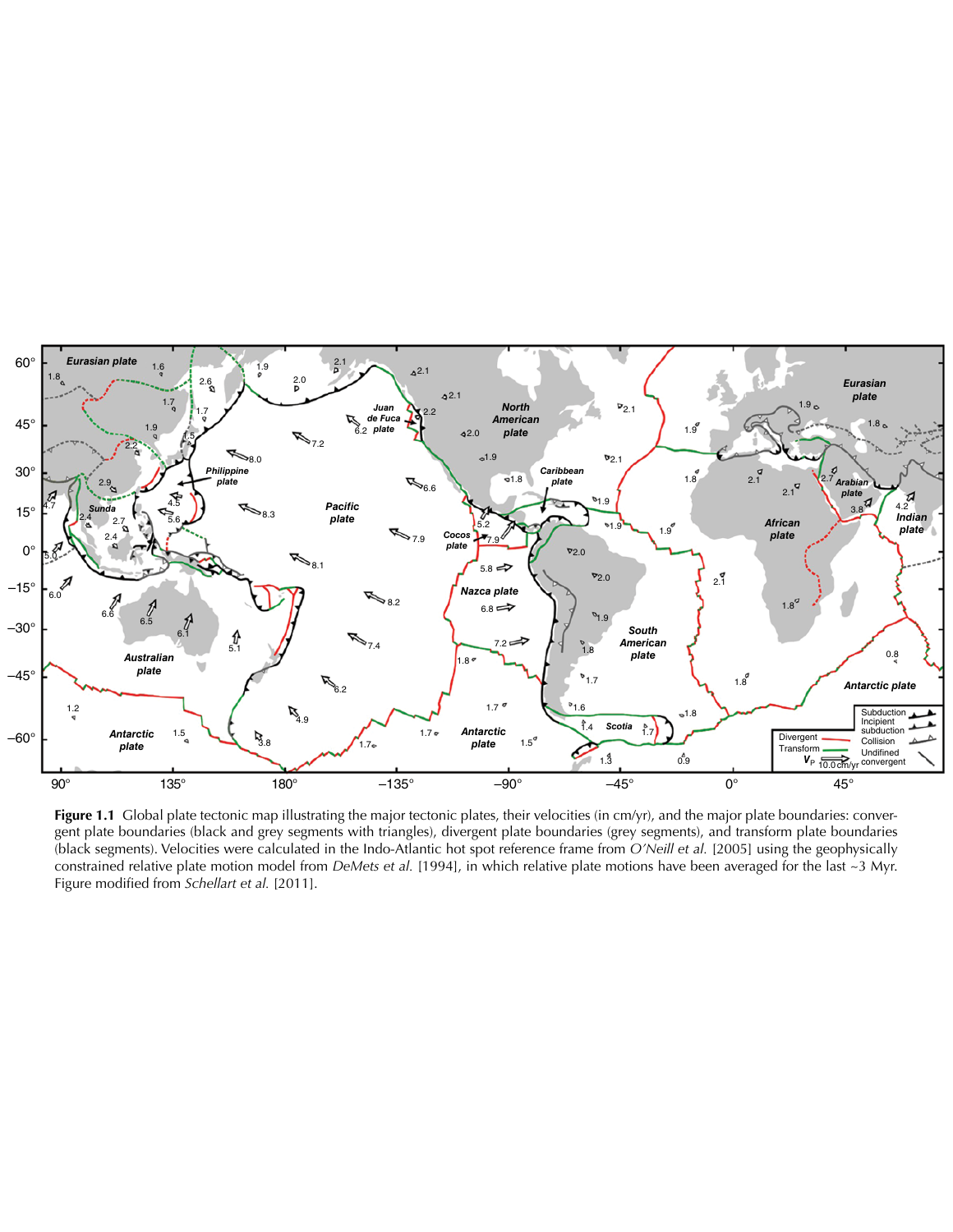

Convergent plate boundary: subduction zone

Figure 1.2 Schematic representation of the three types of plate boundaries: convergent (top), divergent (center), and transform (bottom).

high to very high magnitude seismicity, thrust faulting and volcanism (see Chapter 7 by Ye, et al. and Chapter 8 by Lei and Zhao, this volume). Recent examples include the 2004 Sumatra‐Andaman earthquake and associated tsunami at the Sunda subduction zone, the 2011 Japan (Tohoku) earthquake and associated tsunami at the northwest Pacific subduction zone, and the 2015 Nepal earthquake in the Himalayan collision zone. Convergent plate boundaries are sometimes referred to as destructive plate boundaries, as plate material is destroyed and lost as it disappears into the mantle.

Transform plate boundaries are where two plates move past one another without significant convergence

or divergence and where slip along the plate boundary fault predominantly has a horizontal movement (see Chapter 3 by Gerya, this volume). They are sometimes referred to as conservative plate boundaries because plate material is neither created nor destroyed. Seismicity in these regions is generally of moderate to high magnitude. However, these areas can also produce very high magnitude events. Examples include the  $M = 8.4$  earthquake of 25 November 1941 in the Gloria strike‐slip fault in the Azores‐Gibraltar plate boundary [*Buforn et al.*, 1988] and the 11 April 2012  $M_w$  8.6 and 8.2 events oceanward of the Sumatra subduction zone segment [*Delescluse et al.*, 2012; *McGuire and Beroza*, 2012].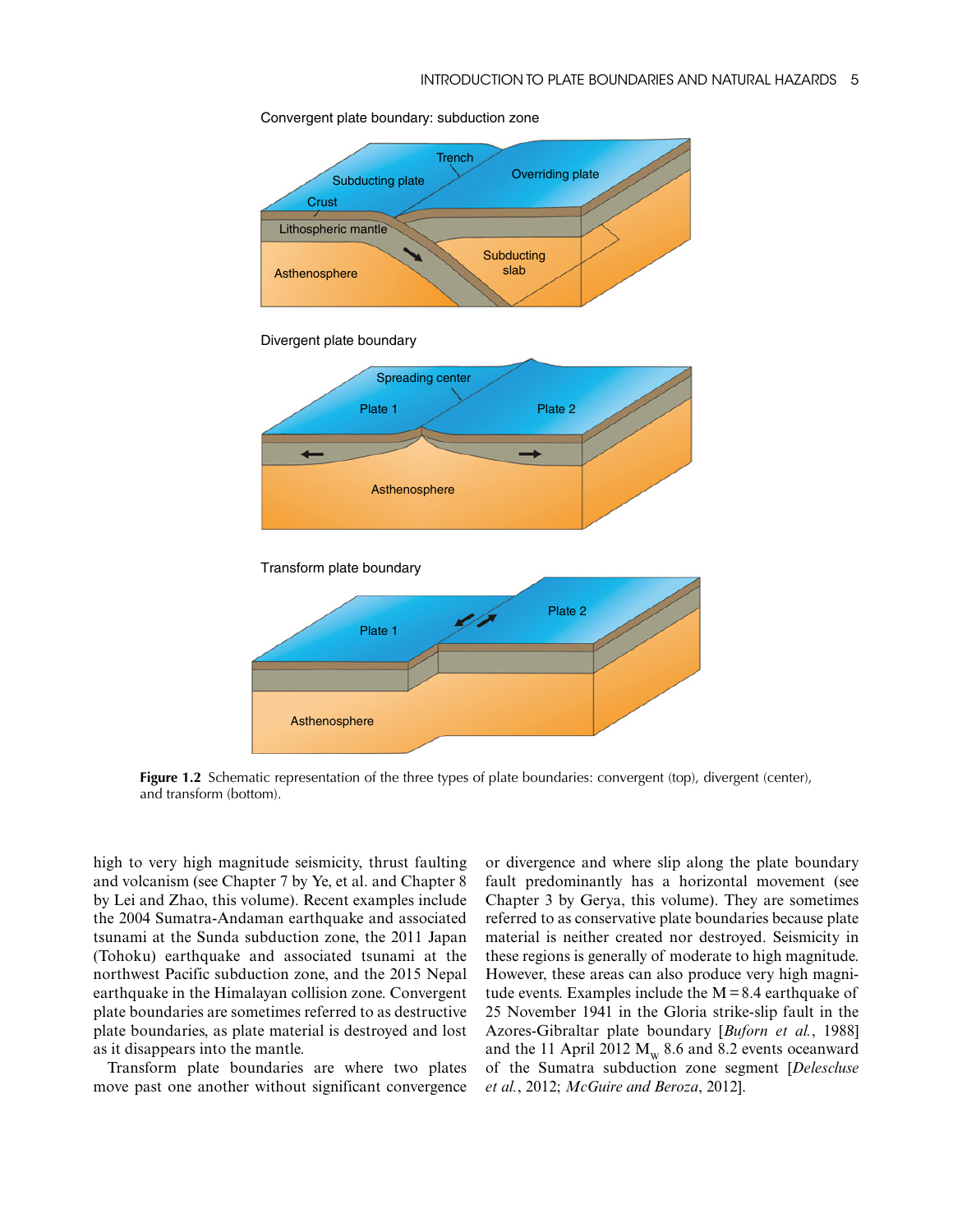# **1.3. NATURAL HAZARDS ASSOCIATED WITH PLATE BOUNDARIES**

Of the world's population, 40% lives within plate boundary zones, which are the loci of some of the most powerful natural hazards on Earth [*Gordon and Stein*, 1992; *Stein and Sella*, 2003]. A natural hazard can be defined as a naturally occurring event that can have a damaging effect on humans or the environment. Natural hazards are generally subdivided in two main groups: geophysical and biological [*Burton et al.*, 1993]. Geophysical natural hazards include earthquakes, tsunamis, hurricanes, floods, and fires, whereas biological hazards include pandemic spreading of viruses or the contamination of watercourses and reservoirs by harmful organisms. Here, we focus on the geophysical natural hazards, in particular those associated with tectonic events at plate boundary zones, which include most of what we could call "tectonic hazards" [*Smith*, 2013]. Nevertheless, it should be noted that many natural hazards are interrelated and may follow one another, such that biological hazardous events may occur after a geophysical event. For example, large-scale soil contamination and spreading of epidemic diseases may occur after a tsunami.

## **1.3.1. Earthquakes**

Earthquakes are one of the most common and most damaging natural hazards occurring at plate boundary zones. It is estimated that more than 2 million deaths in the twentieth century were earthquake related [*Smith*, 2013]. The stick‐slip movement of plates at their boundaries releases large amounts of elastic energy that are radiated in the form of seismic waves that move through the Earth and across its surface [*Yeats et al.*, 1997]. The energy of an earthquake is expressed by its moment magnitude that depends on the average slip along the fault, the rupture area of the fault, and the rigidity of the affected rocks [*Hanks and Kanamori*, 1979; *Kanamori*, 1978]. The larger the fault slip, the larger the rupture area, and the higher the rigidity, the larger the earthquake and the higher the moment magnitude.

Most earthquakes are not damaging and, in general magnitudes lower than 3, are imperceptible. Earthquakes of magnitude equal or higher than 7 may cause significant damage over vast areas, depending on the depth of the hypocenter. In general, the shallower the earthquake, the larger the damage. It is estimated that nearly 500,000 instrumental earthquakes occur every year, from which around 100,000 can be felt and 100 cause damage (see [http://](http://earthquake.usgs.gov/earthquakes/world/events/1755_11_01.php) [earthquake.usgs.gov/earthquakes/world/events/1755\\_](http://earthquake.usgs.gov/earthquakes/world/events/1755_11_01.php) [11\\_01.php](http://earthquake.usgs.gov/earthquakes/world/events/1755_11_01.php)). Most of these earthquakes occur along plate boundaries and their mechanisms generally correlate with the plate boundary fault type: normal fault earthquakes

at divergent plate boundaries, thrust mechanisms at convergent boundaries, and strike‐slip mechanisms at transform‐transcurrent boundaries [*Mckenzie and Parker*, 1967; *Yeats et al.*, 1997]. The most powerful earthquakes (megathrust earthquakes) occur at subduction zones and can have magnitudes higher than 9. The greatest earthquake recorded was the magnitude 9.5 Valdivia earthquake in 1960, also know as the great Chilean earthquake [*Barrientos and Ward*, 1990]. The deadliest recorded earthquake, the 1556 Shaanxi quake in central China, killed more than 800,000 people [*Jing‐ Ming*, 1990; [http://earthquake.usgs.gov/earthquakes/world/](http://earthquake.usgs.gov/earthquakes/world/events/1755_11_01.php) [events/1755\\_11\\_01.php](http://earthquake.usgs.gov/earthquakes/world/events/1755_11_01.php)].

## **1.3.2. Tsunamis**

When an underwater earthquake strikes, sudden movement of the seafloor can produce a tsunami [*Smith*, 2013]. Earthquake‐related tsunamis consist of a series of long wavelength–long period waves produced by the displacement of a large volume of the water [*Voit*, 1987]. Most tsunamis (in particular the most devastating ones) are associated with convergent plate boundaries, in particular subduction zones, as earthquakes there produce both large uplift and subsidence of the seafloor vertically displacing the water column. In contrast, transform plate boundaries in the oceans do not produce tsunamis because their strike‐slip motion does not result in significant uplift and/or subsidence of the seafloor. Normal faulting at divergent plate boundaries below sea level also generally does not produce significant tsunamis, because these earthquakes are generally of low to moderate magnitude with relatively minor vertical displacement of the seafloor. Earthquakes with magnitude 7.5 or higher can give rise to tsunamis with wavelengths of the order of tens of kilometers, and periods varying from minutes to hours, traveling in the open sea at several hundred kilometers per hour [*Noson et al.*, 1988].

Hence, the impact of a tsunami is not restricted to the plate boundary zones. Instead, tsunamis can cause severe harm to the coastal population of an entire oceanic basin [*Smith*, 2013]. The Boxing Day tsunami in 2004 that spread over the Indian Ocean after the Sumatra‐Andaman quake is estimated to have killed nearly 230,000 people in 14 countries [*Smith*, 2013]. This tsunami was produced by a  $M_w$  9.1–9.3 undersea megathrust event at the Sunda subduction zone, one of the largest ever recorded [*Lay et al.*, 2005].

Tsunamis can also be produced by undersea landslides [e.g., *Bondevik et al.*, 2003; *Smith*, 2013; Omira et al., Chapter 13 this volume]. In general, tsunamis produced by landslides have much shorter wavelengths and therefore more localized effects [*Harbitz et al.*, 2006]. Nevertheless, they can be extremely damaging at the local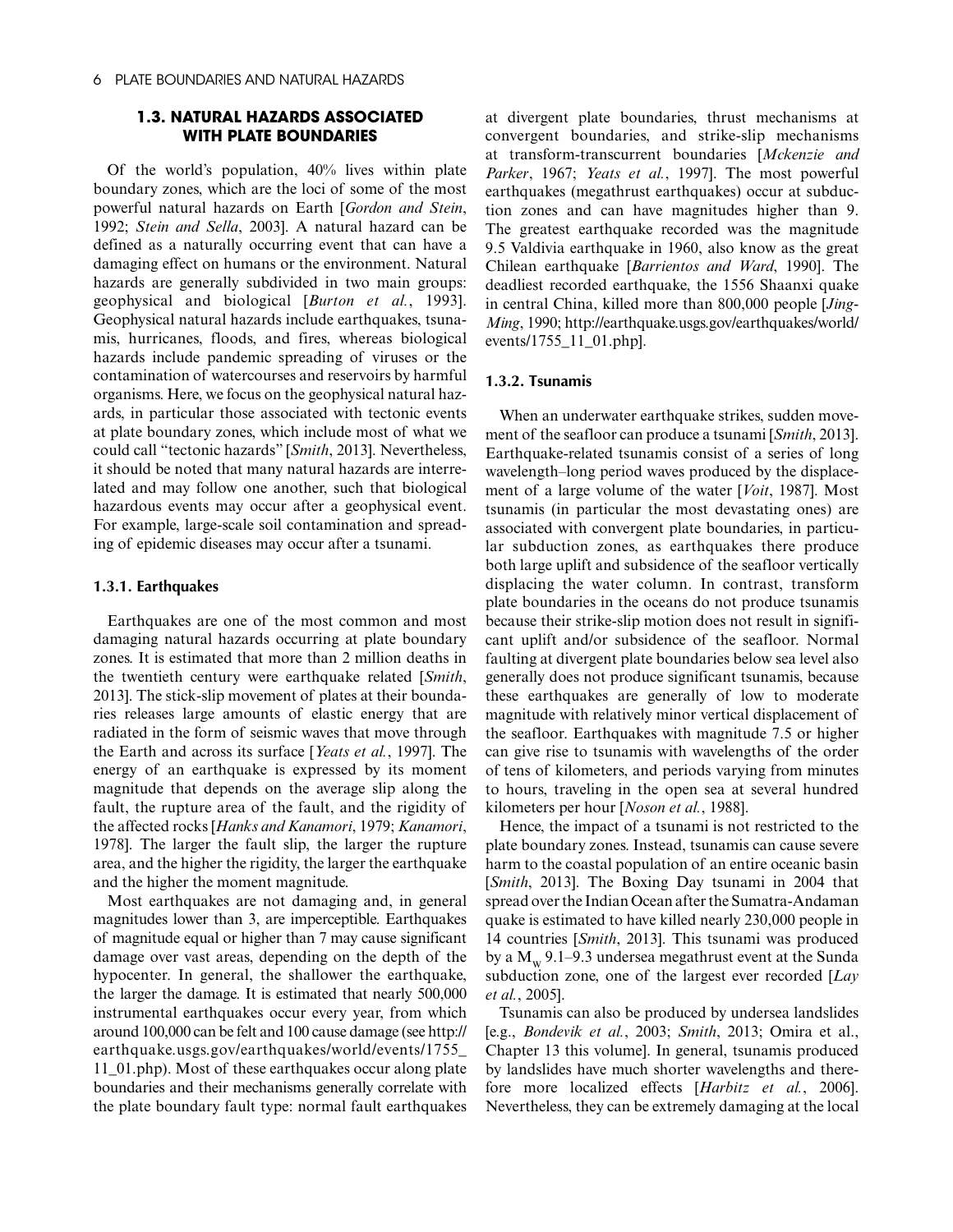coastlines. An example was the Tafjord event, a rockslide in the Norwegian fiords in 1934, that produced run‐up heights of more than 60m [*Harbitz et al*., 1993]. Earthquakes can also cause secondary rockslides and landslides, which can themselves produce a tsunami when occurring underwater [e.g., *Harbitz et al.*, 2006; *Keefer*, 1984; *Bommer and Rodríguez*, 2002]. For instance, the 1998 Papua New Guinea tsunami, caused by a slump in the aftermath of an earthquake, produced run‐up heights up to 15m and killed more than 2000 people [*Sweet and Silver*, 2003].

Beyond their tremendous short‐term impact on the affected coastlines, tsunamis may also have a long‐lived environmental impact, because they displace vast quantities of sediment and flood the coast with salty waters. Only recently, mainly after the Boxing Day 2004 event, have researchers started to investigate such long-term consequences.

## **1.3.3. Volcanoes**

Volcanism also poses a serious threat to the human population and the natural environment. Most of Earth's volcanoes occur at plate boundaries [*Lockwood and Hazlett*, 2010; *Smith*, 2013]. The exceptions are intraplate volcanoes, a number of which can be related to mantle plumes that can pierce the lithosphere within a tectonic plate [*Sleep*, 1992]. The classic example is the Hawaiian‐Emperor volcano chain in the Pacific [*Macdonald*, 1983]. Plate boundary–related volcanoes occur at divergent boundaries (midoceanic ridges or intracontinental rifts) and at convergent boundaries, notably at subduction zones [see Chapter 12 by Jenkins et al., this volume; *Lockwood and Hazlett*, 2010]. Midoceanic ridge volcanism can be observed in Iceland whereas intracontinental volcanism occurs in the region of the East African Rift. In convergent regions, volcanoes usually occur in the volcanic arc above subduction zones. These make up 80% of the total of the world's active volcanoes [*Smith*, 2013].

There are presently  $\sim$ 500 active volcanoes on Earth and ~500 million people live near them [*Smith*, 2013; <http://earthobservatory.nasa.gov>/]. These volcanoes pose a significant threat to a substantial fraction of the human population. When an eruption occurs, the pressure accumulated inside the volcano is suddenly released, which can produce a highly energetic blast. Among the documented examples are the Mount St. Helens eruptions in 1980 [*Fisher et al.*, 1998] and the 1883 Krakatoa eruption [*Self and Rampino*, 1981; see also Chapter 12 by Jenkins et al., in this volume, on the 2010 eruption of the Merapi volcano in Indonesia]. Mount St. Helens exploded on 18 May 1980 after an earthquake‐generated landslide (the largest ever recorded) released the pressure accumulated on the northern flank of the volcano, killing 57 people [*Fisher et al.*, 1998 and references therein]. The Krakatoa eruption was one of the most destructive volcanic events documented in history, with a death toll of at least 36,000 attributed to the volcanic blast and the associated tsunami [*Self and Rampino*, 1981 and references therein]. The explosion completely destroyed Krakatoa Island. The sound wave produced by the blast reverberated around the world seven times and destroyed the eardrums of sailors in boats 64km from the volcano [*Winchester*, 2003].

Pyroclastic flows also pose major hazards to the population living near volcanoes [*Smith*, 2013; see also Chapter 12 by Jenkins et al., this volume]. These fast‐ moving currents of hot gas and rock can spread away from the volcanoes at up to 700km/h [*Branney*, 2002]. A well‐known case was the 1991 eruption of Mount Pinatubo in the Philippines, the second‐largest volcanic eruption of the twentieth century and the most powerful in a highly populated area, which produced destructive high-speed avalanches of hot ash and gas (see [http://pubs.](http://pubs.usgs.gov/fs/1997/fs113-97/) [usgs.gov/fs/1997/fs113‐97/](http://pubs.usgs.gov/fs/1997/fs113-97/)). The pyroclastic flow was not so destructive as it could have been due to a timely forecast of the eruption, leading to evacuation of the surrounding areas. Volcanic eruptions can also emit large clouds of gas, rock, and ash that can ascend to several kilometers into the atmosphere and spread over tens to thousands of kilometers away from the eruptive centre [*Decker and Decker*, 1997; *Smith*, 2013]. In 79AD, during an eruption of Mount Vesuvius, pyroclastic ashfall and surges buried the city of Pompeii in the Bay of Naples, Italy [*Zanella et al.*, 2007]. The number of deaths is unknown, but thousands of bodies have been recovered. Today nearly 600,000 people live in the shadow of Vesuvius.

Emission of ash and gases into the atmosphere can also have a direct short‐term effect on the aviation industry [*Smith*, 2013; Chapter 14 by Prata, this volume]. In 2010 the eruption of the Eyjafjallajökull volcano in Iceland closed the airspace of several European countries to commercial jet traffic for almost 10 days, affecting about 10 million travelers. Such atmospheric emissions can also have a long‐term impact on global climate [*Smith*, 2013; Chapter 14 by Prata, this volume]. As an example, around 70,000 years ago the eruption of the Lake Toba supervolcano on Sumatra Island in Indonesia caused a volcanic winter that some believe almost extinguished the human species [*Rampino and Self*, 1993]. Several authors have suggested that large‐scale volcanic eruptions, probably associated with the arrival of a plume head, may have contributed to the extinction of the dinosaurs and many other species at the end of the Cretaceous [*Duncan et al.*, 1998].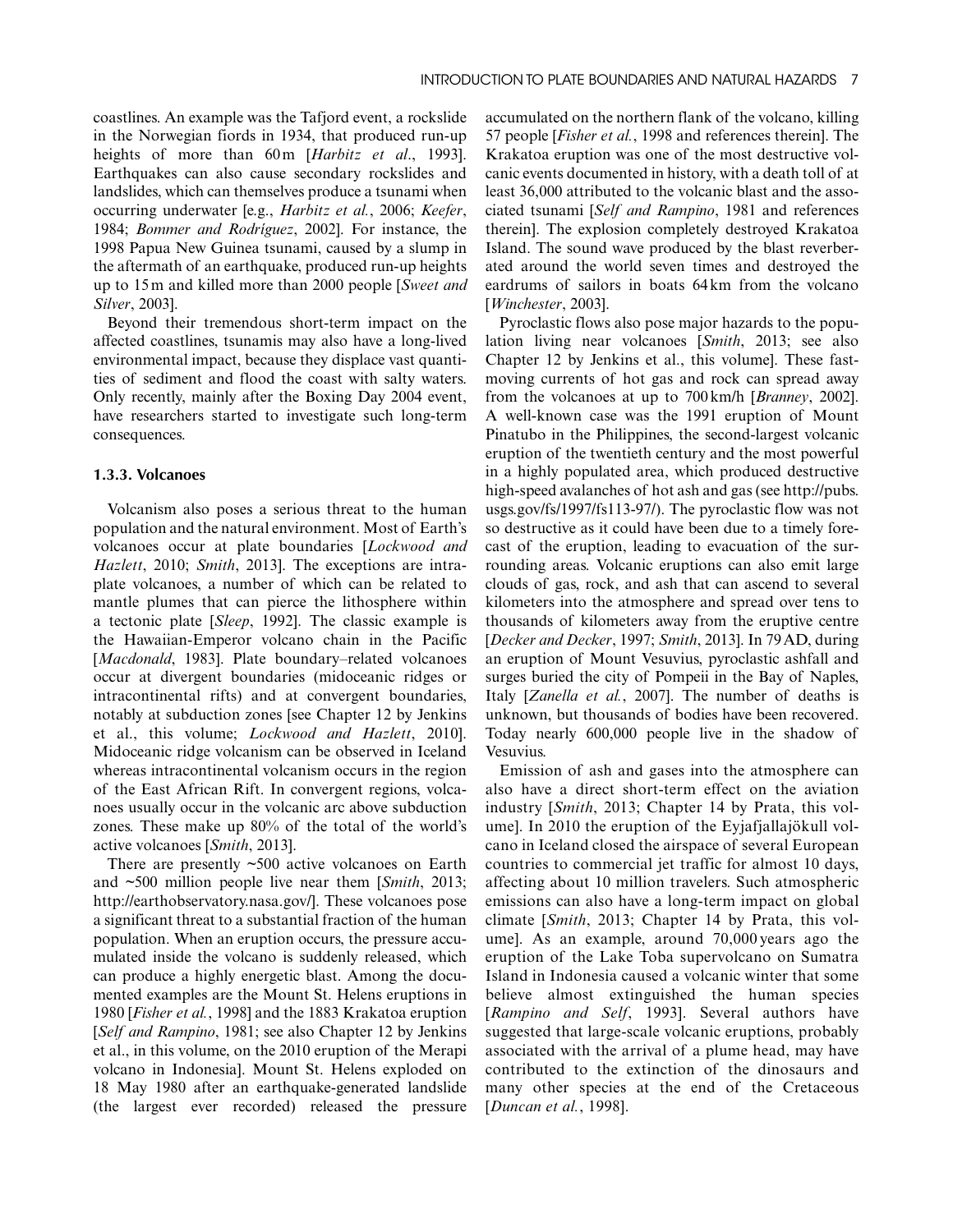# **1.4. CONCLUDING REMARKS**

The present millennium has been particularly devastating in terms of plate boundary natural hazards. The  $M_{w}$  $\sim$ 9.1–9.3 Sumatra-Andaman earthquake in 2004, the M<sub>w</sub> 8.8 Chilean earthquake in 2010, and the  $M_{\rm w}$  9 Tohoku earthquake in 2011 (see Chapter 5 by Gutscher, this volume), all with subsequent deadly tsunamis, and the 2010 Haiti earthquake and the 2015 Nepal earthquake all had devastating effects and increased our awareness of the destructive power of natural hazards (see Chapter 4 by Stern et al. and Chapter 6 by Stein et al., this volume). In total, half a million people were killed.

Although we have come a long way in the search for understanding such natural phenomena, in many ways we still feel today as Kant probably felt after the 1755 earthquake: overwhelmed by the events. Although our knowledge of Earth dynamics and plate tectonics has improved enormously, there are still fundamental uncertainties in our understanding of these natural hazards (see Chapter 6 by Stein et al., this volume). Increased understanding is crucial to improve our capacity to predict such natural hazards. Nevertheless, we may have to rely on prevention strategies for the time being. However, we are convinced that more studies and ever‐increasing periods of continuous recording and monitoring of the Earth system will allow improvements to be made in natural hazard prediction and mitigation. Progress has been made in predicting volcanic eruptions by monitoring volcano inflation, which allowed a timely evacuation of the surroundings of Mount Pinatubo just before the 1991 eruption.

This book reviews some of the main concepts associated with tectonic plate boundaries and presents new studies on natural hazards associated with such boundaries. The volume was designed to contain different levels of information and complexity so that it can be used not only by scientists but also by students, policy makers, journalists, and the informed public. Our intention was not to cover all the subjects in the field (that would be impossible) but, instead, provide the reader with insight into what is currently being done.

### **ACKNOWLEDGEMENTS**

JCD acknowledges a DECRA Fellowship (DE150100326) and WPS a Future Fellowship (FT110100560) from the Australian Research Council. Seth Stein and an anonymous reviewer are acknowledged for their constructive comments and suggestions.

#### **REFERENCES**

Baptista, M. A., P. M. A. Miranda, F. Chierici, and N. Zitellini (2003), New study of the 1755 earthquake source based on multi‐channel seismic survey data and tsunami modeling. *Natural Hazards and Earth System Sciences*, *3*, 333–340. doi:10.5194/nhess‐3‐333‐2003.

- Baptista, M. A., P. M. A. Miranda, J. M. Miranda, and L. Mendes Victor (1998), Constraints on the source of the 1755 Lisbon tsunami inferred from numerical modelling of historical data on the source of the 1755 Lisbon tsunami. *Journal of Geodynamics*, *25*, 159–174.
- Barrientos, S. E., and S. N. Ward (1990), The 1960 Chile earthquake—inversion for slip distribution from surface deformation. *Geophysical Journal International*, *103*, 589–598. DOI: 10.1111/j.1365‐246X.1990.tb05673.x.
- Bommer, J. J., and C. E. Rodriguez (2002), Earthquake-induced landslides in Central America. *Engineering Geology*, *63*, 189–220.
- Bondevik, S., S. Dawson, A. Dawson, and Ø. Lohne (2003), Record‐breaking Height for 8000‐Year‐Old Tsunami in the North Atlantic. *EOS, Transactions of the American Geophysical Union*, *84*, 289–293.
- Branney, M. J., and B. P. Kokelaar (2002), Pyroclastic Density Currents and the Sedimentation of Ignimbrites. *Geological Society London Memoir*, *27*, 143pp.
- Buforn, E., A. Udias, and M. A. Colombas (1988), Seismicity, source mechanisms and tectonics of the Azores-Gibraltar plate boundary. *Tectonophysics*, *152*, 89–118. doi:10.1016/004 0‐1951(88)90031‐5.
- Burton, I., R. W. Kates, and G. F. White (1993), *The Environment as Hazard*. 2nd Edition. The Guilford Press, New York.
- Chase, C. G. (1978), Plate kinematics: The Americas, East Africa, and the rest of the world. *Earth and Planetary Science Letters*, *37*, 355–368. doi:10.1016/0012‐821X(78)90051‐1.
- Decker, R., and B. Decker (1997), *Volcanoes*, 3rd edition, WH Freeman, New York.
- Delescluse, M., N. Chamot‐Rooke, R. Cattin, L. Fleitout, O. Trubienko, and C. Vigny (2012), April 2012 intra‐oceanic seismicity off Sumatra boosted by the Banda‐Aceh megathrust. *Nature*, *490*, 240–244. doi:10.1038/nature11520.
- DeMets, C., R. G. Gordon, and D. F. Argus (2010), Geologically current plate motions. *Geophysical Journal International*, *181*, 1–80. DOI: 10.1111/j.1365‐246X.2009.04491.x.
- DeMets, C., R. G. Gordon, D. F. Argus, and S. Stein (1990), Current plate motions. *Geophysical Journal International*, *101*, 425–478. DOI: 10.1111/j.1365‐246X.1990.tb06579.x.
- DeMets, C., R. G. Gordon, D. F. Argus, and S. Stein (1994), Effect of recent revisions to the geomagnetic reversal time scale on estimates of current plate motions. *Geophysical Research Letters*, *21*, 2191–2194. DOI: 10.1029/94GL02118.
- Dietz, R. S. (1961), Continent and Ocean Basin Evolution by Spreading of the Sea Floor. *Nature*, *190*, 854–857. doi:10.1038/190854a0.
- Duncan, R. A., and D. G. Pyle (1988), Rapid eruption of the Deccan flood basalts at the Cretaceous/Tertiary boundary. *Nature*, *333*, 841–843. doi:10.1038/333841a0.
- Fisher, R. V., G. Heiken, and J. Hulen (1998), *Volcanoes: Crucibles of Change*. Princeton University Press. p. 294.
- Gordon, R. G., and D. M. Jurdy (1986), Cenozoic global plate motions. *Journal of Geophysical Research*, *91*, 12389–12406. DOI: 10.1029/JB091iB12p12389.
- Gordon, R. G., and S. Stein (1992), Global tectonics and space geodesy. *Science*, *256*, 333–342. DOI: 10.1126/science. 256.5055.333.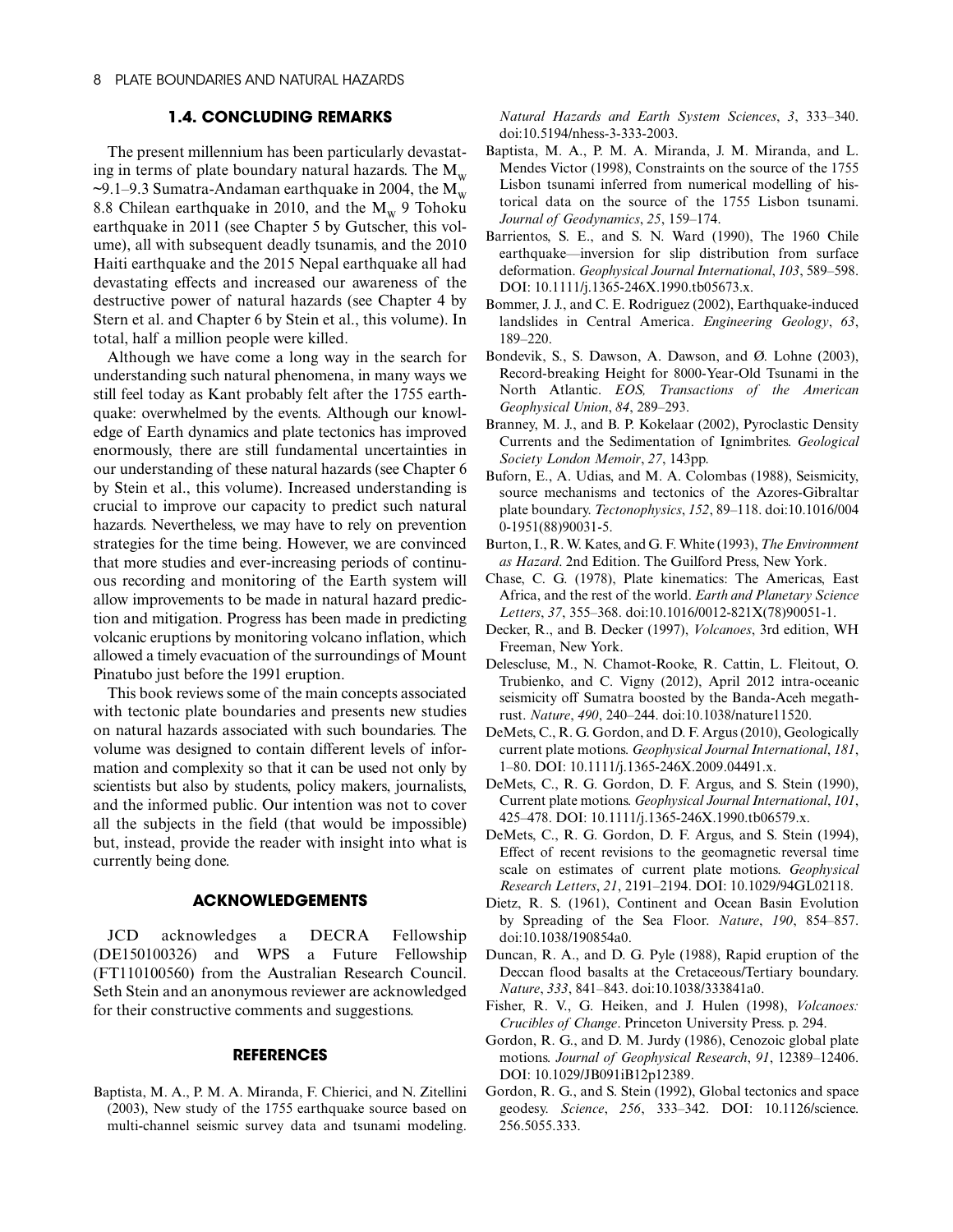- Gutscher, M.‐A., M. A. Baptista, and J. M. Miranda (2006), The Gibraltar Arc seismogenic zone (part 2): constraints on a shallow east dipping fault plane source for the 1755 Lisbon earthquake provided by tsunami modelling and seismic intensity, *Tectonophysics*, *426*, 153–166. doi:10.1016/j.tecto.2006.02.025.
- Hanks, T. C., and H. Kanamori (1979), Moment magnitude scale. *Journal of Geophysical Research*, *84*, 2348–2350. DOI: 10.1029/JB084iB05p02348.
- Harbitz, C., G. Pedersen, and B. Gjevik (1993), Numerical simulations of large water waves due to landslides. *Journal of Hydraulic Engineering*, *119*, 1325–1342.
- Harbitz, C. B., F. Lovholt, G. Pedersen, S. Glimsdal, and D. G. Masson, (2006), Mechanisms of tsunami generation by submarine landslides - a short review. *Norwegian Journal of Geology*, *86*, 255–264.
- Hess, H. H. (1962), History of Ocean Basins. In A. E. J. Engel, Harold L. James, and B. F. Leonard. *Petrologic studies: a volume to honor of A. F. Buddington*. Boulder, CO: Geological Society of America. pp. 599–620.
- Holmes, A. (1931), Radioactivity and Earth movements. *Transactions of the Geological Society of Glasgow*, *18*, 559–606.
- Isacks, B., J. Oliver, and L. R. Sykes (1968), Seismology and the new global tectonics. *Journal of Geophysical Research*, *73*, 5855–5899. DOI: 10.1029/JB073i018p05855.
- Jacoby, W. R. (1970), Instability in the upper mantle and global plate movements. *Journal of Geophysical Research*, *75*, 5671–5680. DOI: 10.1029/JB075i029p05671.
- Jing‐Ming, W. (1990), Ground ruptures during the large earthquake of 1556, Huaxian county, Shanxi. *Acta Seismologica Sinica*, *2*, 430–437.
- Kanamori, H. (1978), Quantification of Earthquakes. *Nature*, *271*, 411–414. doi:10.1038/271411a0.
- Kant, I. (2012), *Natural Science (Cambridge Edition of the Works of Immanuel Kant Translated)*. Edited by David Eric Watkins. (Cambridge: Cambridge University Press,).
- Kant, I. (1756a), On the causes of earthquakes on the occasion of the calamity that befell the western countries of Europe towards the end of last year. In, I. Kant, 2012. *Natural Science* (Cambridge Edition of the Works of Immanuel Kant Translated). Edited by David Eric Watkins. (Cambridge: Cambridge University Press, 2012).
- Kant, I. (1756b), History and natural description of the most noteworthy occurrences of the earthquake that struck a large part of the Earth at the end of the year 1755. In, I. Kant, 2012. Natural Science (Cambridge Edition of the Works of Immanuel Kant Translated). Edited by David Eric Watkins. (Cambridge: Cambridge University Press, 2012).
- Keefer, D. K. (1984), Landslides caused by earthquakes. *Geological Society of America Bulletin*, *95*, 406–421.
- Kircher, A. (1664–1978). Mundus Subterraneus, quo universae denique naturae divitiae. Tomus II, 1678, Digital edition Tomus I/II by the University and State Library Düsseldorf.
- Kreemer, C., G. Blewitt, and E. C. Klein (2014), A geodetic plate motion and Global Strain Rate Model. *Geochemistry, Geophysics, Geosystems*, *15*, 3849–3889. DOI: 10.1002/2014 GC005407.
- Kreemer, C., W. E. Holt, and A. J. Haines (2003), An integrated global model of present‐day plate motions and plate boundary deformation. *Geophysical Journal International*, *154*, 8–34. DOI: 10.1046/j.1365‐246X.2003.01917.x.
- Lay, T., H. Kanamori, C. J. Ammon, M. Nettles, S. N. Ward, R. C. Aster, S. L. Beck, S. L. Bilek, M. R. Brudzinski, R. Butler, H. R. Deshon, G. Ekstrom, K. Satake, and S. Sipkin (2005), The great Sumatra‐Andaman earthquake of 26 December 2004. *Science*, *308*, 1127–1132. DOI:10.1126/ science.1112250.
- Le Pichon, X. (1968), Sea-floor spreading and continental drift. *Journal of Geophysical Research*, *73*, 3661–3697. DOI: 10.1029/JB073i012p03661.
- Le Pichon, X., and D. E. Hayes (1971), Marginal offsets, fracture zones and the early opening of the south Atlantic. *Journal of Geophysical Research*, *76*, 6283–6293. DOI: 10.1029/JB076i026p06283.
- Lockwood, J. P., and R. W. Hazlett (2010), Volcanoes: Global Perspectives. pp. 552.
- Lyell, C. (1830), *Principles of Geology*. Vol. *1*, chapter 25, p. 439.
- Martinez‐Solares, J. M. (2000), Los Efectos en Espa˜na del Terremoto de Lisboa (1 de Noviembre de 1755). *Monografía núm.19*, IGM, Ministerio de Fomento, 756p (in Spanish).
- Macdonald, G. A., A. T. Abbott, and F. L. Peterson (1983), *Volcanoes in the sea: The geology of Hawaii*. University of Hawaii Press, Honolulu.
- Martinez‐Solares, J. M., and A. López Arroyo (2004), The great historical 1755 earthquake: effects and damage in Spain. *Journal of Seismology*, *8*, 275–294.
- Martinez‐Solares, J. M., A. Lopez‐Arroyo, and J. Mezcua (1979), Isoseismal map of the 1755 Lisbon earthquake obtained from Spanish data. *Tectonophysics*, *56*, 301–313. doi:10.1016/0040‐1951(79)90075‐1.
- McGuire, J., and G. Beroza (2012), A rogue earthquake off Sumatra. *Science*, *336*, 1118–1119. DOI: 10.1126/science. 1223983.
- McKenzie, D., and R. L. Parker (1967), The North Pacific: an example of tectonics on a sphere. *Nature*, *216*, 1276–1280. doi:10.1038/2161276a0.
- Minster, J. B., and T. H. Jordan. Present‐day plate motions. *Journal of Geophysical Research*, *83*, 5331–5354. DOI: 10.1029/JB083iB11p05331.
- Moores, E. M., and R. J. Twiss (1995), *Tectonics*. New York: W.H. Freeman and Co.
- Morgan, W. J. (1968), Rises, Trenches, Great Faults, and Crustal Blocks. *Journal of Geophysical Research*, *73*, 1959–1982. DOI:10.1029/JB073i006p01959.
- Muller, R. D., J‐Y. Royer, and L. A. Lawver (1993), Revised plate motion relative to the hotspots from combined Atlantic and Indian Ocean hotspot tracks. *Geology*, *21*, 275–278. DOI:10.1130/0091‐7613(1993).
- Noson, L. L., A. Qamar, and G. W. Thorsen (1988), Washington Division of Geology and Earth Resources Information Circular 85. Washington State Earthquake Hazards, 77 pp.
- Oliveira, C. S. (2008), Review of the 1755 Lisbon Earthquake Based on Recent Analyses of Historical Observations. in *Historical Seismology*, J. Fréchet, M. Meghraoui and M. Stucchi, editors, Springer, pp. 255–295.
- O'Neill, C., D. Müller, and B. Steinberger (2005), On the uncertainties in hot spot reconstructions and the significance of moving hot spot reference frames. *Geochemistry Geophysics Geosystems*, *6*, Q04003, DOI:10.1029/2004GC000784.